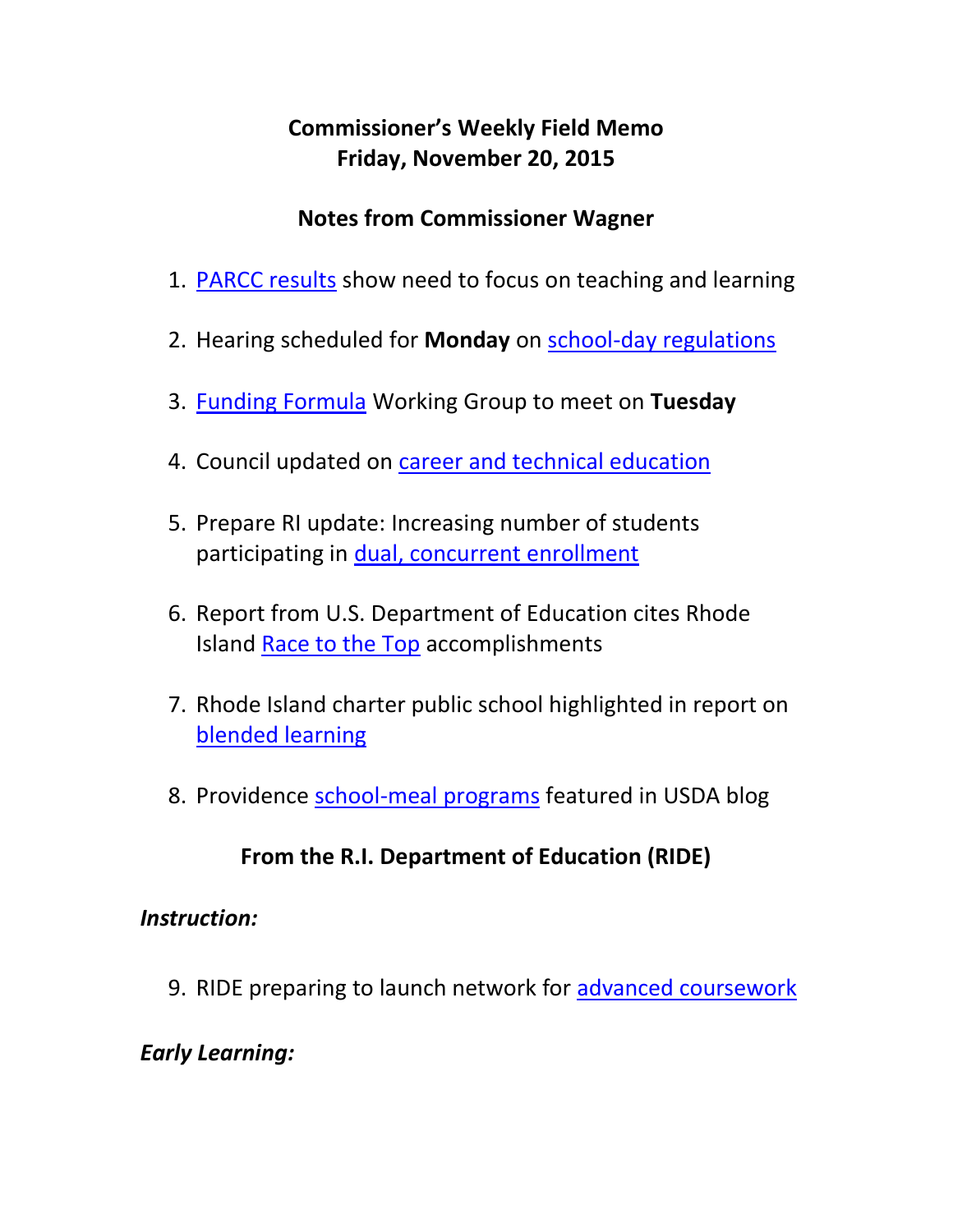- 10. RIDE seeking input from teachers on [Kindergarten](#page-13-0)  [Entry Profile](#page-13-0)
- 11. LEAs asked to add [Educational Lead](#page-14-0) for preschool programs to school profiles

#### *Data Collection:*

12. *Reminder:* Several data collections are [open or due](#page-15-0) in the next month

## **From the U.S. Department of Education**

13. U.S. Department of Education issues guidance, shares resources on the education of [students with disabilities](#page-15-1)

#### **From other federal agencies**

14. National Science Foundation seeks entries in [nanotechnology](#page-17-0) challenge

#### **From other organizations**

15. [Newport Jazz](#page-18-0) Assembly offers to perform in elementary schools

#### **Action Item Calendar**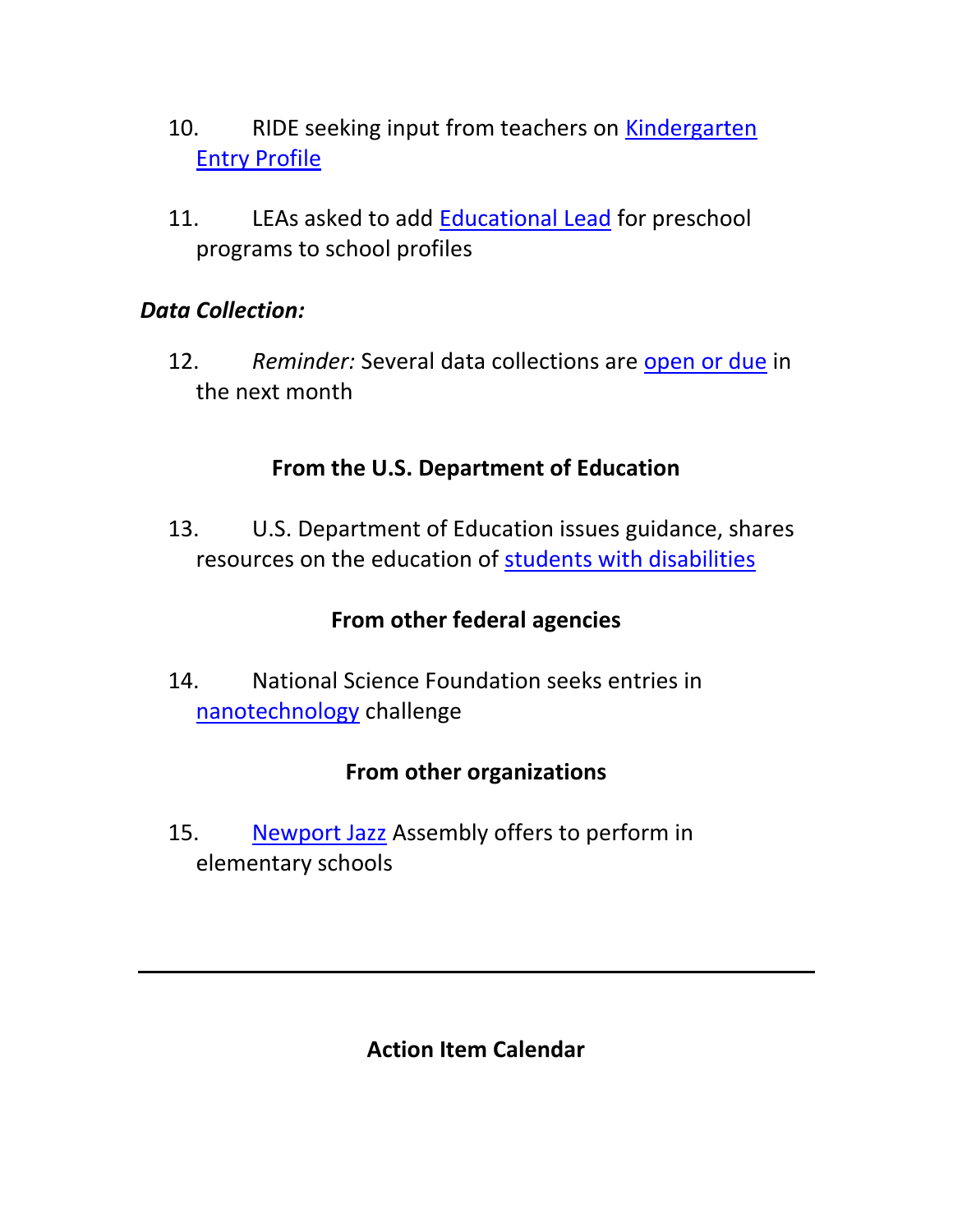December 4: [Textbooks](http://ride.ri.gov/Portals/0/Uploads/Documents/102315-FM.pdf) reimbursement forms due December 8: Special Education census due (see [below\)](#page-15-0) December 10: Special Education duplicates resolution (see [below\)](#page-15-0) December 18: Student exit data calculation due (see [below\)](#page-15-0)

#### **Notes from Commissioner Wagner**

# <span id="page-2-0"></span>**1. PARCC results show need to focus on teaching and learning**

On Tuesday we released the 2015 PARCC results, which confirm that improvements are needed in teaching and learning in English language arts and mathematics.

About 36 percent of students in grades 3 through 10 are meeting expectations in English language arts and about 25 percent of students are meeting expectations in mathematics. Approximately 75,000 students participated in the assessments, with approximately 80 percent completing the assessment on a computer.

These latest results track closely with previous data from other assessments such as the SAT and with college-readiness rates, and these results show, once again, that we have work to do. We must prepare our students for their futures with challenging coursework and great teaching tailored to their strengths and interests. If we stay focused and work together, we will be successful.

To advance this work, we will lead efforts to: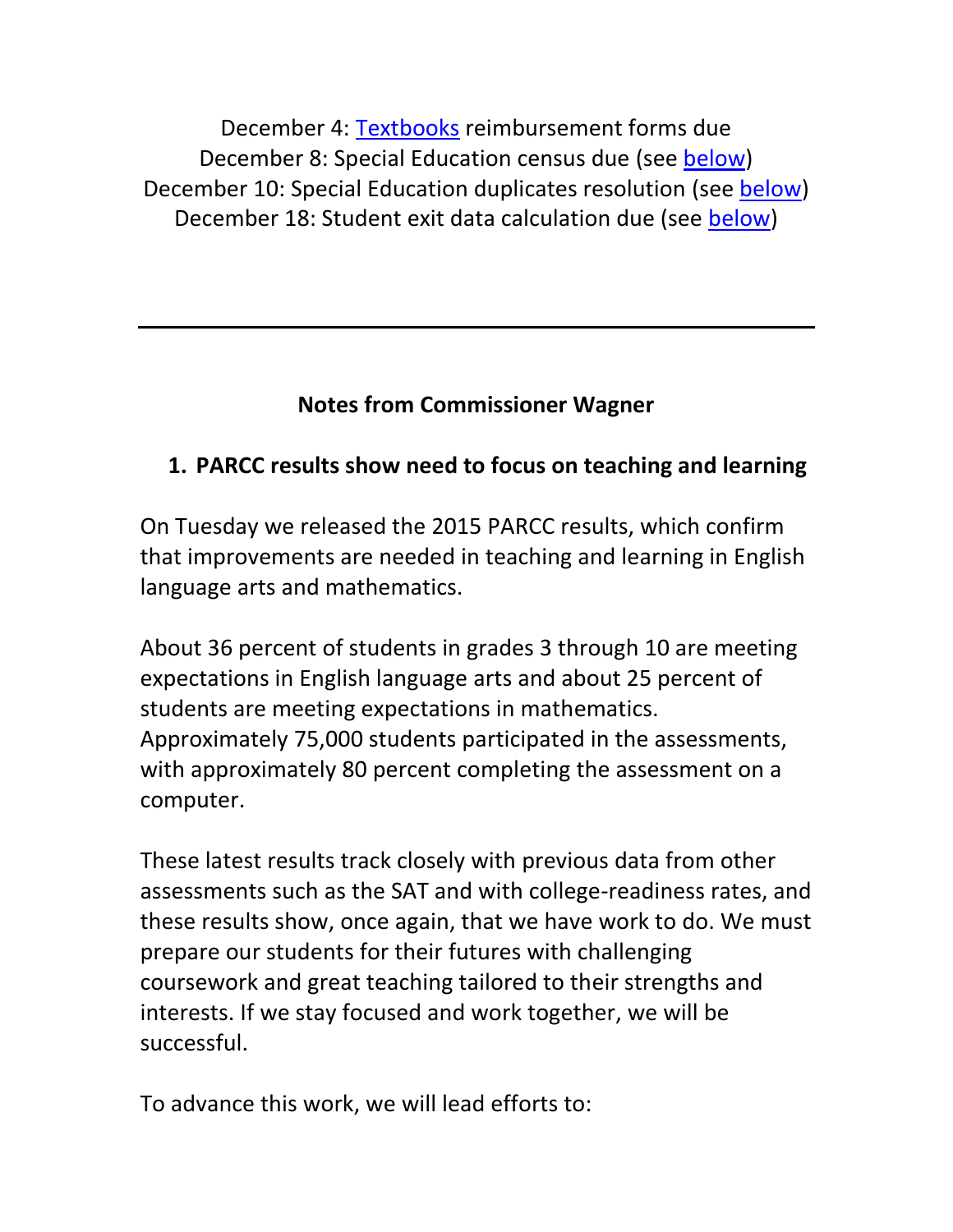- invest in our teachers through high-quality preparation programs and continuous professional development;
- empower our principals to lead strong school communities;
- ensure that every student has access to rigorous coursework that builds upon their strengths and interests and prepares them for their futures; and
- partner with parents and families.

Our team at RIDE intends to visit every school district and charter public school in the state to build the partnerships that produce results.

Education Board Chair Barbara S. Cottam said: "The 2015 PARCC assessments results provide another data point telling the same story – we have a lot of opportunity for improvement and success. We now must provide all students with access to highquality learning opportunities, from childhood through adulthood."

Elementary and Secondary Education Council Chair Daniel P. McConaghy said: "Our students need to meet the expectations of the Common Core State Standards in order to succeed throughout their schooling and to be ready for success beyond high school. Using these results as a starting point, the team at RIDE will collaborate with school leaders, families, and community partners to support students and teachers and to advance student achievement in English and mathematics."

As with previous statewide assessments, achievement or **opportunity gaps** persist between the results of the state as a whole and various student groups. In English, 6 percent of students with disabilities and 7 percent of English learners met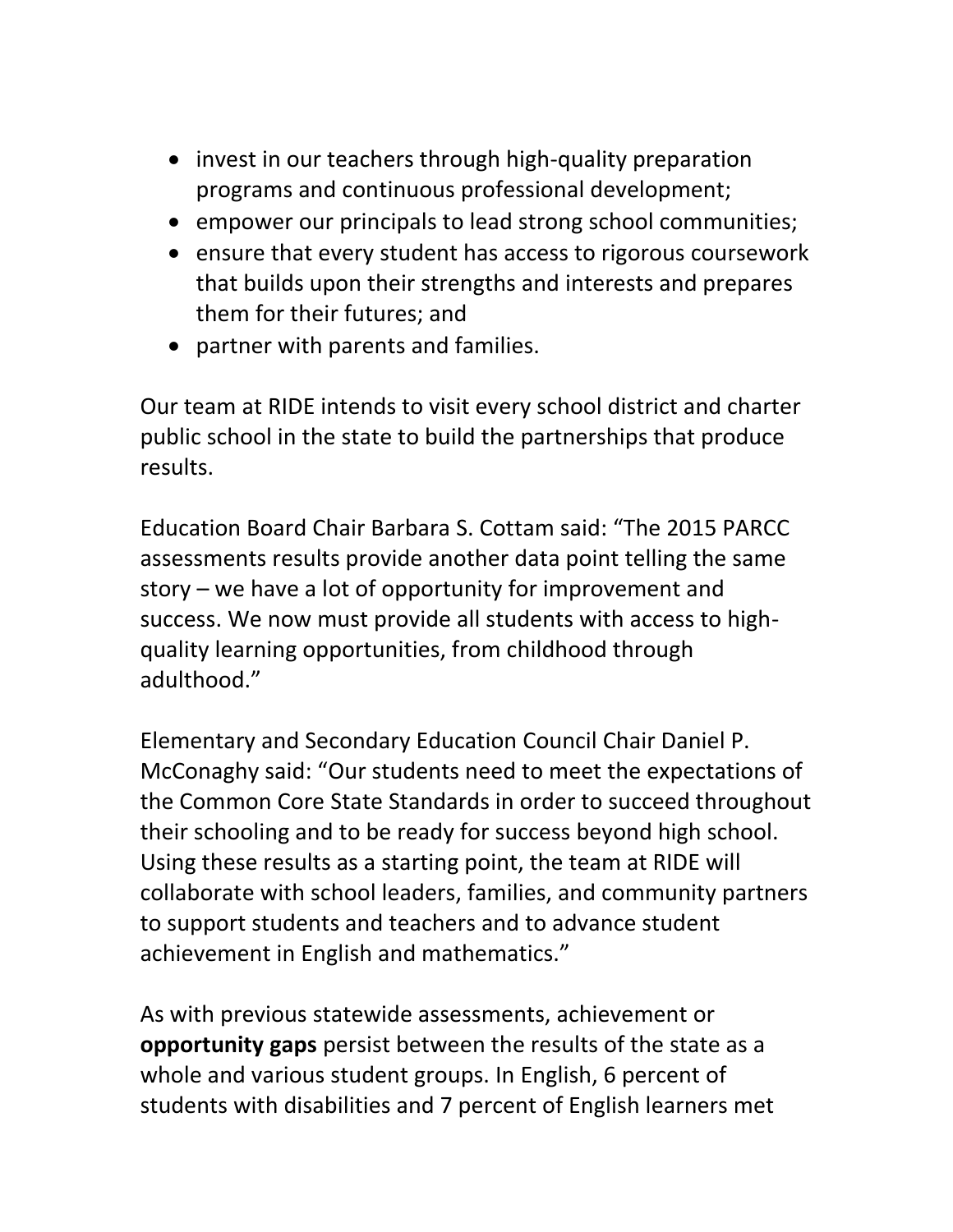the expectations for their grade level. In mathematics, 4 percent of students with disabilities, 6 percent of English learners, 10 percent of Native American students, 10.5 percent of black students, 11 percent of Hispanic students, and 12 percent of economically disadvantaged students met the expectations for their grade levels.

Opportunity gaps persist as well between results in the core urban communities (Central Falls, Pawtucket, Providence, and Woonsocket) and all other districts. In the core urban communities, 18 percent of students met expectations in English and 11 percent met expectations in mathematics; in all other communities, 43 percent of students met expectations in English and 31 percent met expectations in mathematics – leading to gaps of 25 percentage points and 20 percentage points, respectively.

Assessment **results varied across schools**. Of the 283 Rhode Island schools that participated in PARCC testing, 14 schools had 70 percent or more of their students meet or exceed expectations on the English language arts assessment and 4 schools had 70 percent or more of their students meet or exceed expectations on the mathematics assessment. Three elementary schools in South Kingstown – Matunuck, Peace Dale, and Wakefield – had 70 percent or more of their students meet or exceed expectations on both assessments.

In two PARCC subject-area mathematics tests, 25 percent of Rhode Island students met or exceeded the Common Core expectations in Algebra I and 14 percent met or exceeded expectations in Geometry. (Students took these mathematics assessments if they were enrolled in the appropriate course, regardless of their grade level in school.)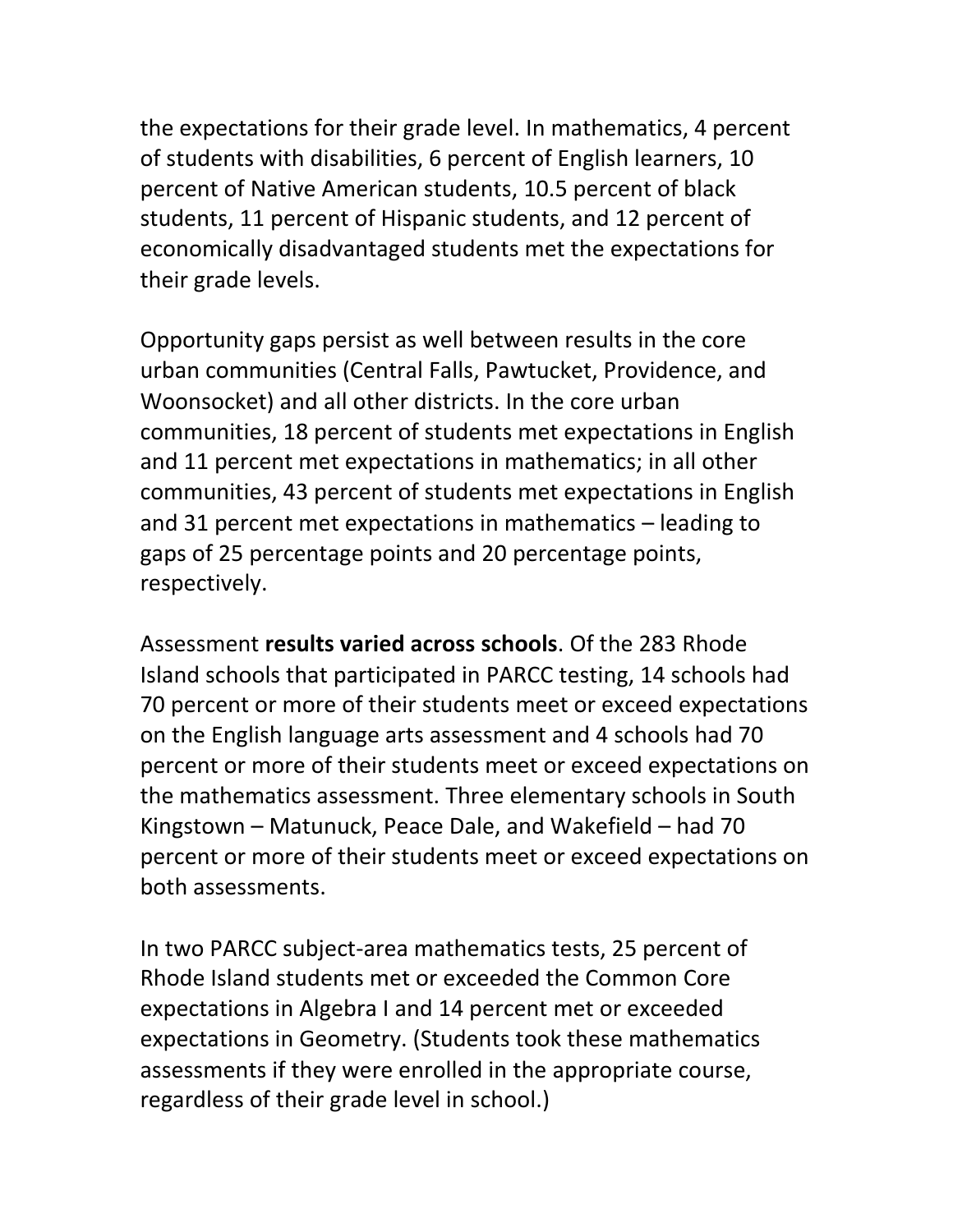The 2015 results of the PARCC assessments give us a first look at whether Rhode Island students are meeting the expectations of the Common Core State Standards. These new learning standards, based on an international set of benchmarks, establish expectations for each grade level in literacy and mathematics. The standards are designed to prepare students for success in their next grade level, in postsecondary learning, and in career opportunities.

#### <span id="page-5-0"></span>**2. Hearing scheduled for Monday on school-day regulations**

On Monday, RIDE will hold a public hearing on proposed revisions to the regulations governing the school calendar and the school day. The impetus for the proposed revisions was to provide you with greater flexibility in delaying school openings during inclement weather. Specifically, the revised regulations state that schools must provide at last 3 hours of instructional time to be considered a school day. (Under current regulations, if you delay opening by more than 1 hour it cannot be considered a school.)

The hearing will take place here at RIDE (80 Washington St./255 Westminster St., Providence), Room 501, on Monday (November 23), at 4:30 p.m.

# <span id="page-5-1"></span>**3. Funding Formula Working Group to meet on Tuesday**

The Funding Formula Working Group that Governor Raimondo appointed last month has set an ambitious schedule, and the members of the group will work hard over the next two months to come up with a set of recommendations on revising the formula. The group has held the first two (of its scheduled six) meetings and has discussed several key issues, including the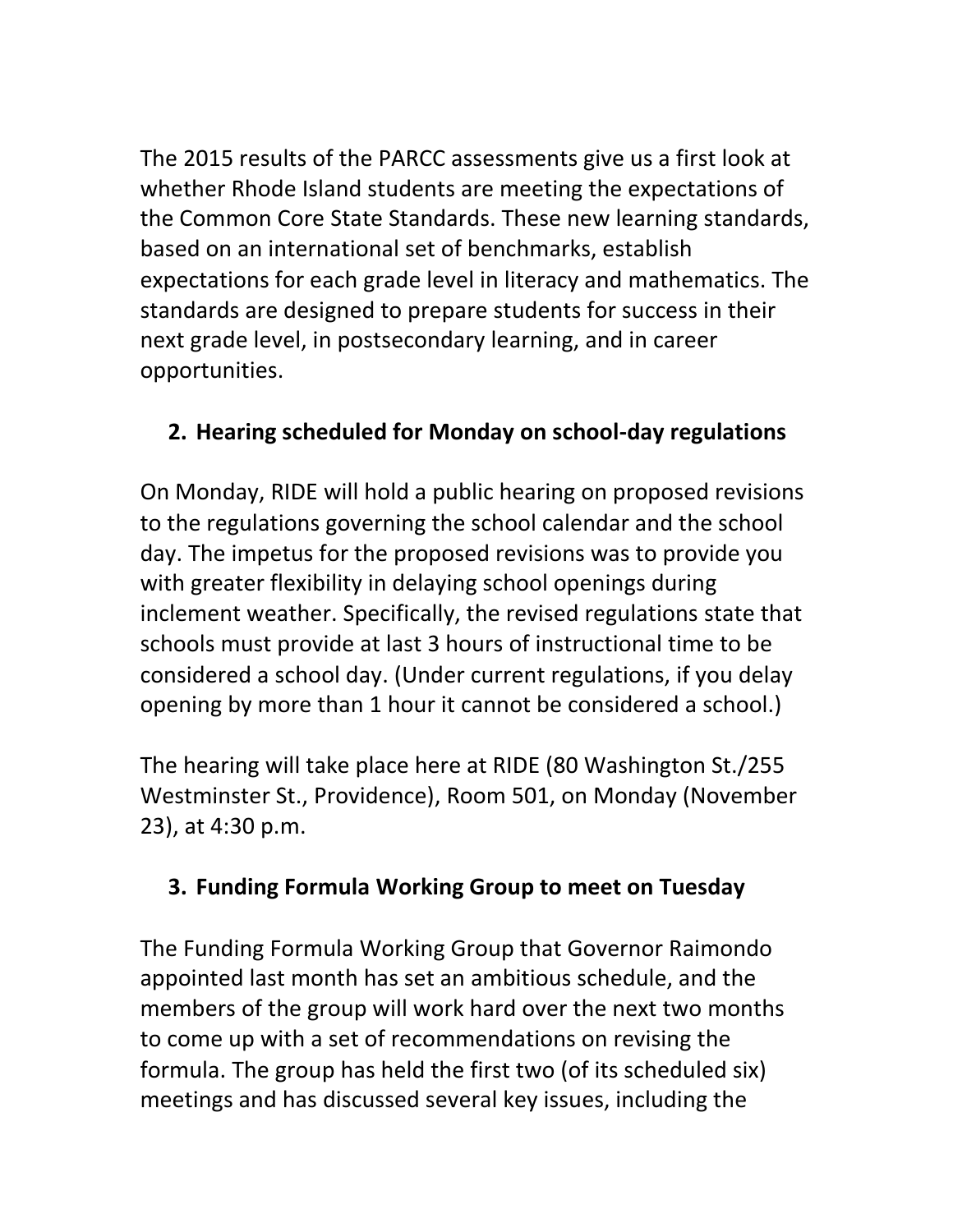differences in financial obligations between traditional school districts and charter districts. The group has also developed two issue briefs: one on fixed and marginal costs, the other on the financial obligations of traditional school districts and public schools of choice. The next meeting of the group will take place on **Tuesday** (Novembe4 24), at 5 p.m., at the Northern Rhode Island Collaborative, Building B, Suite 104B, 640 George Washington Highway, Lincoln. All Working Group meetings are open to the public. You can find further information about the Funding Formula Working Group, including a schedule of meetings and the issue briefs, on the home page of our website or at:

# [http://www.ride.ri.gov/FundingFinance/FundingSources/Sta](http://www.ride.ri.gov/FundingFinance/FundingSources/StateEducationAid/FundingFormulaWorkingGroup.aspx) [teEducationAid/FundingFormulaWorkingGroup.aspx](http://www.ride.ri.gov/FundingFinance/FundingSources/StateEducationAid/FundingFormulaWorkingGroup.aspx)

# **4. Council updated on career and technical education**

On Wednesday, we briefed the Council on Elementary and Secondary Education on the progress under way in one or our priority areas: career and technical education (CTE). Across Rhode Island, many of us are focused on increasing the career-readiness of our high-school students and developing programs that support the needs of Rhode Island employers. Our work on career and technical education is about expanding options for students, not closing options. The programs need to include rigorous academic preparation as well as career preparation – our businesses and industries need students who have the full range of knowledge and skills.

Al Lubrano, Chair of the CTE Board of Trustees, joined us at the Council meeting and explained how his board is in the process of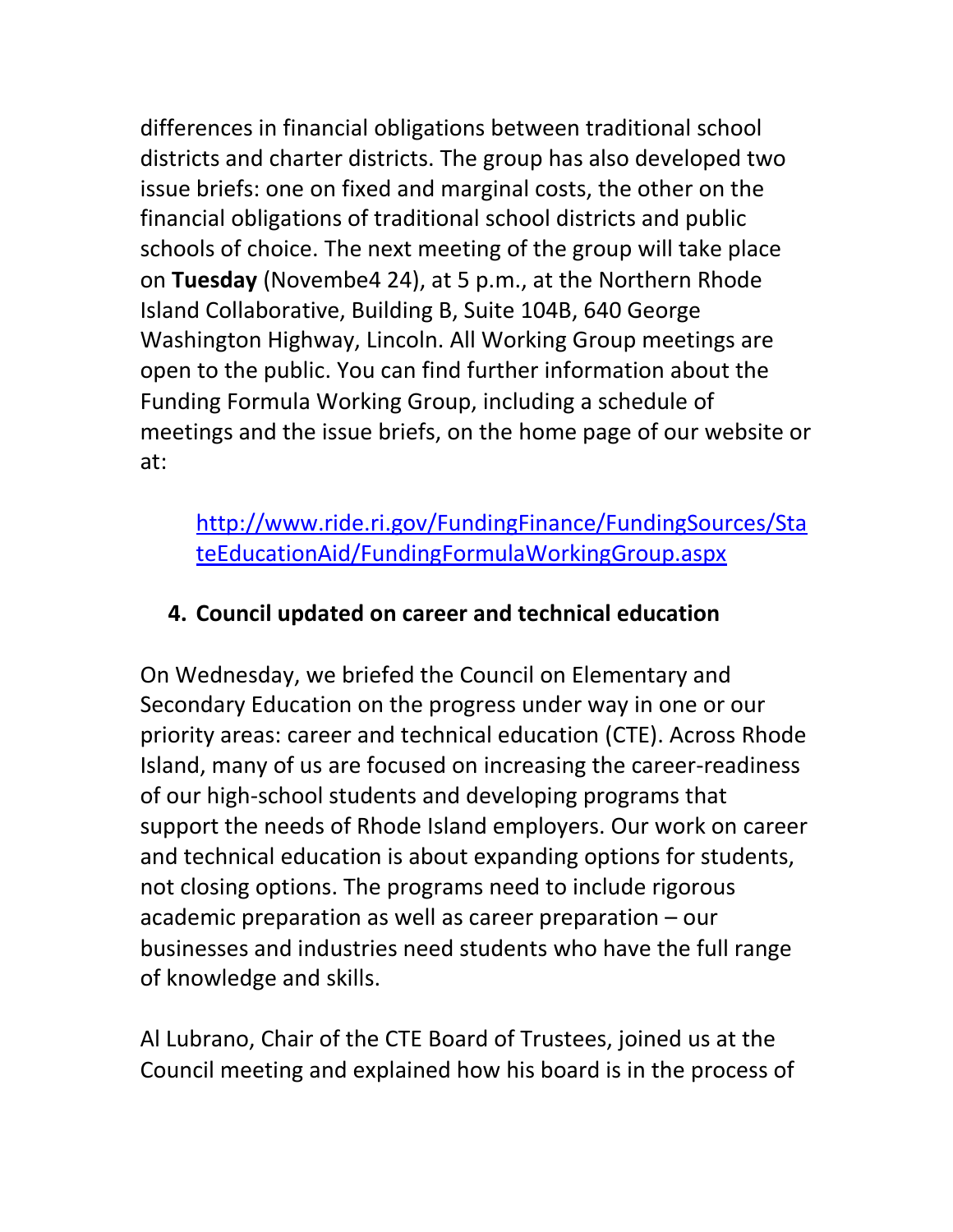defining clear standards of achievement in three initially defined priority sectors: construction, health careers, and manufacturing.

We also presented the Council with an update on another emerging CTE initiative, P-TECH (Pathways to Technology, Early College High School), which links secondary education, postsecondary education, and industry partners to prepare students for success. P-TECH is a six-year program, grades 9 through 14. When they graduate, P-TECH students will have a high-school diploma and an associate's degree, at no cost to the students or their families – as well as first-in-line consideration for job openings at the industry partner for their program. We are at present working with the Commerce Corporation to identify interested schools and industry partners to launch three P-TECH programs at the start of the next school year. Dan Sutton, from the Commerce Corporation, joined us for this presentation.

## <span id="page-7-0"></span>**5. Prepare RI update: Increasing number of students participating in dual, concurrent enrollment**

The RIDE team also briefed the Council on Wednesday on the current status of the Prepare RI (dual and concurrent enrollment) initiative, which the Board of Education launched with new regulations and eligibility criteria last April. Through funding from Governor Raimondo and the General Assembly, we have been able to ensure that all qualified public-school students could access dual or concurrent coursework this year – at no cost to the students or their families. (Dual enrollment entails high-school students taking courses on the postsecondary campus; concurrent enrollment entails college courses for credit that certified educators teach at the high school).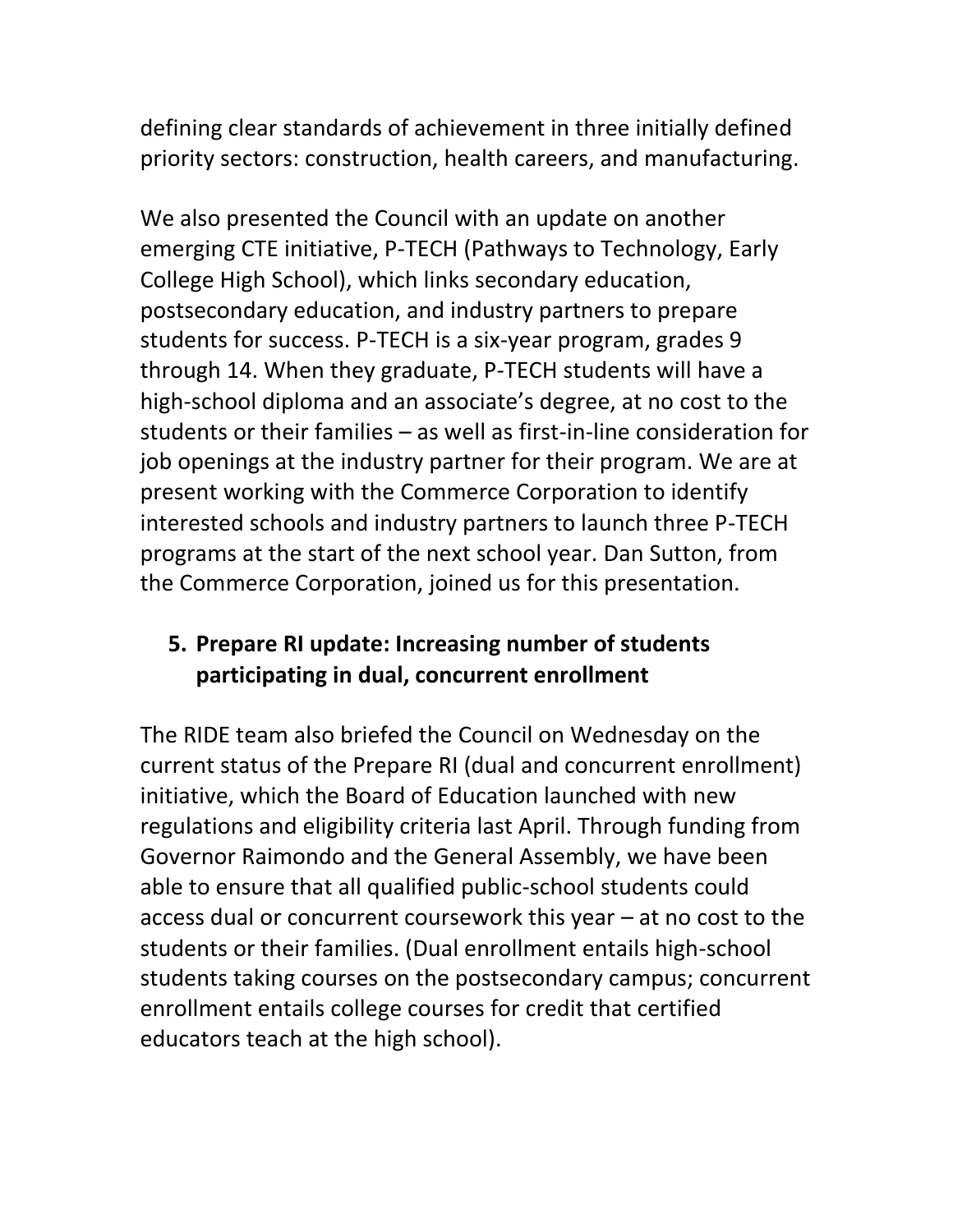We are in the process of collecting data on participation in dual and concurrent enrollment programs. Preliminary data show a steady increase in access to early-college courses: for example, a 49-percent increase in enrollments for students at Central Falls High School, and an increase from 35 students last year to more than 100 participating students this year at Cranston High School East. We are working with the Office of Postsecondary Education to further expand course offerings for the next school year. In March, we plan to present the Board of Education with a full course listing and an update on participation rates.

# **6. Report from U.S. Department of Education cites Rhode Island Race to the Top accomplishments**

The U.S. Department of Education has prepared a report on how states used their Race to the Top grants to support teaching and learning. The report, "Fundamental Change: Innovation in America's Schools Under Race to the Top," includes many references to accomplishments attained in Rhode Island in such areas as turning around low-performing schools, forming partnerships with school districts, developing model curricula, and improving evaluation processes. You can read the full report here:

## [http://www2.ed.gov/programs/racetothetop/rttfinalrpt111](http://www2.ed.gov/programs/racetothetop/rttfinalrpt1115.pdf) [5.pdf](http://www2.ed.gov/programs/racetothetop/rttfinalrpt1115.pdf)

## <span id="page-8-0"></span>**7. Rhode Island charter public school highlighted in report on blended learning**

The U.S. Department of Education [PROGRESS](http://www.ed.gov/edblogs/progress) blog recently reported on our ambitious plan to become the first state to adopt blended learning statewide. The post focuses on one school, [Village Green Virtual Charter School,](http://www.vgonline.org/) created with the express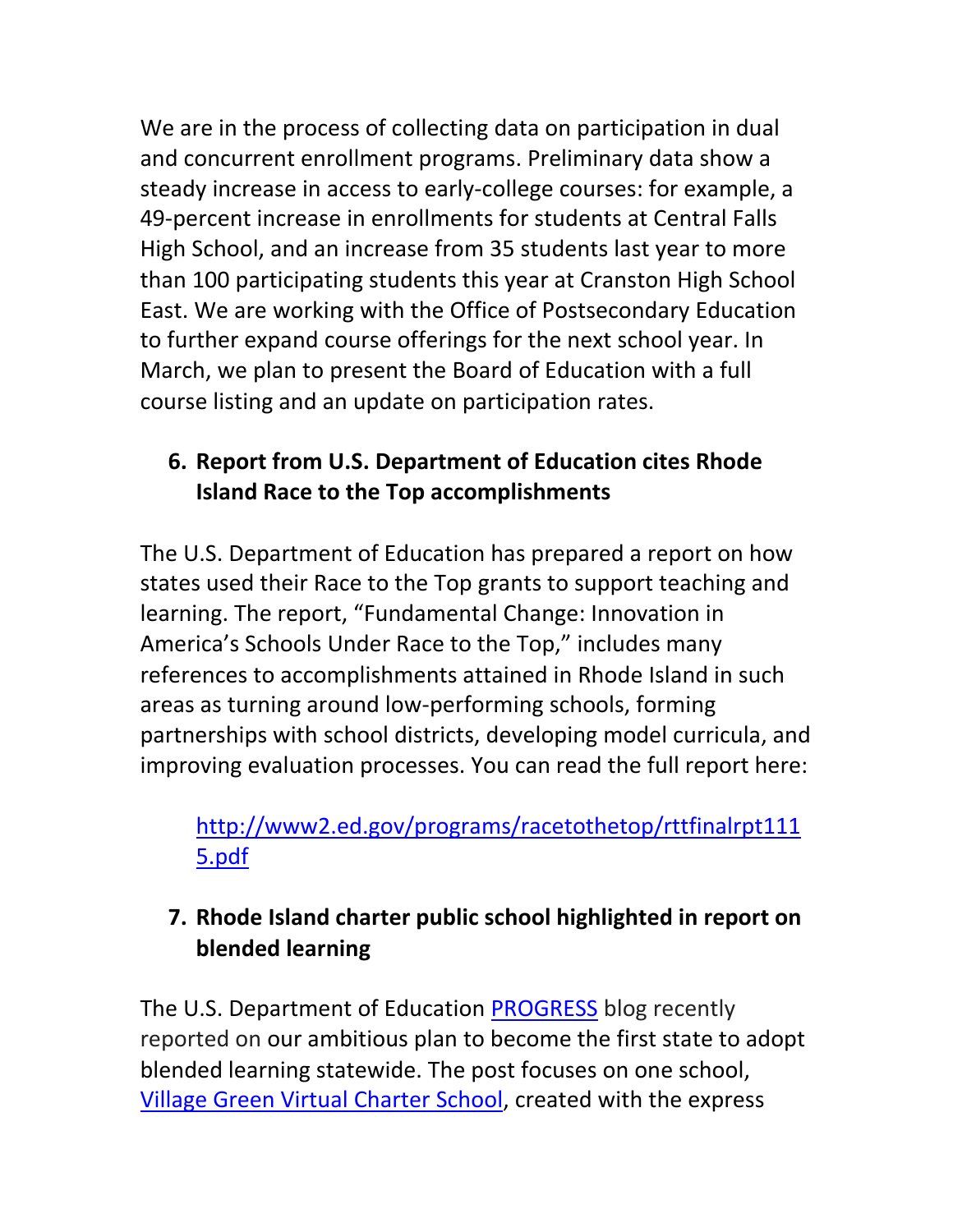goal of "personalizing" learning for every student through a "blended learning" model of online curriculum and in-classroom teaching. The online curriculum allows students extra time to work on some subjects if they need to and it allows teachers to work with groups of students who all need help on a particular skill. You can read the blog post here:

[http://sites.ed.gov/progress/2015/11/rhode-island-school](http://sites.ed.gov/progress/2015/11/rhode-island-school-makes-learning-personal-for-students/)[makes-learning-personal-for-students/](http://sites.ed.gov/progress/2015/11/rhode-island-school-makes-learning-personal-for-students/)

# <span id="page-9-0"></span>**8. Providence school-meal programs featured in USDA blog**

The U.S. Department of Agriculture blog post this week focuses on the work under way in the Providence Public Schools to use locally produced food in the school-meal programs. Good work, Providence! You can read the post – "Promoting Healthy Habits and Boosting Local Communities," here:

[http://blogs.usda.gov/2015/11/18/go-local-promoting](http://blogs.usda.gov/2015/11/18/go-local-promoting-healthy-habits-and-boosting-local-communities/)[healthy-habits-and-boosting-local-communities/](http://blogs.usda.gov/2015/11/18/go-local-promoting-healthy-habits-and-boosting-local-communities/)

# **From RIDE**

*Instruction:*

# <span id="page-9-1"></span>**9. RIDE preparing to launch network for advanced coursework**

Thank you to those who have provided feedback on the Notice of Intent to offer the Advanced Coursework Network beginning in the fall of 2016.

Beginning in the fall of 2016, Rhode Island public secondary schools will have the opportunity to expand the advanced-level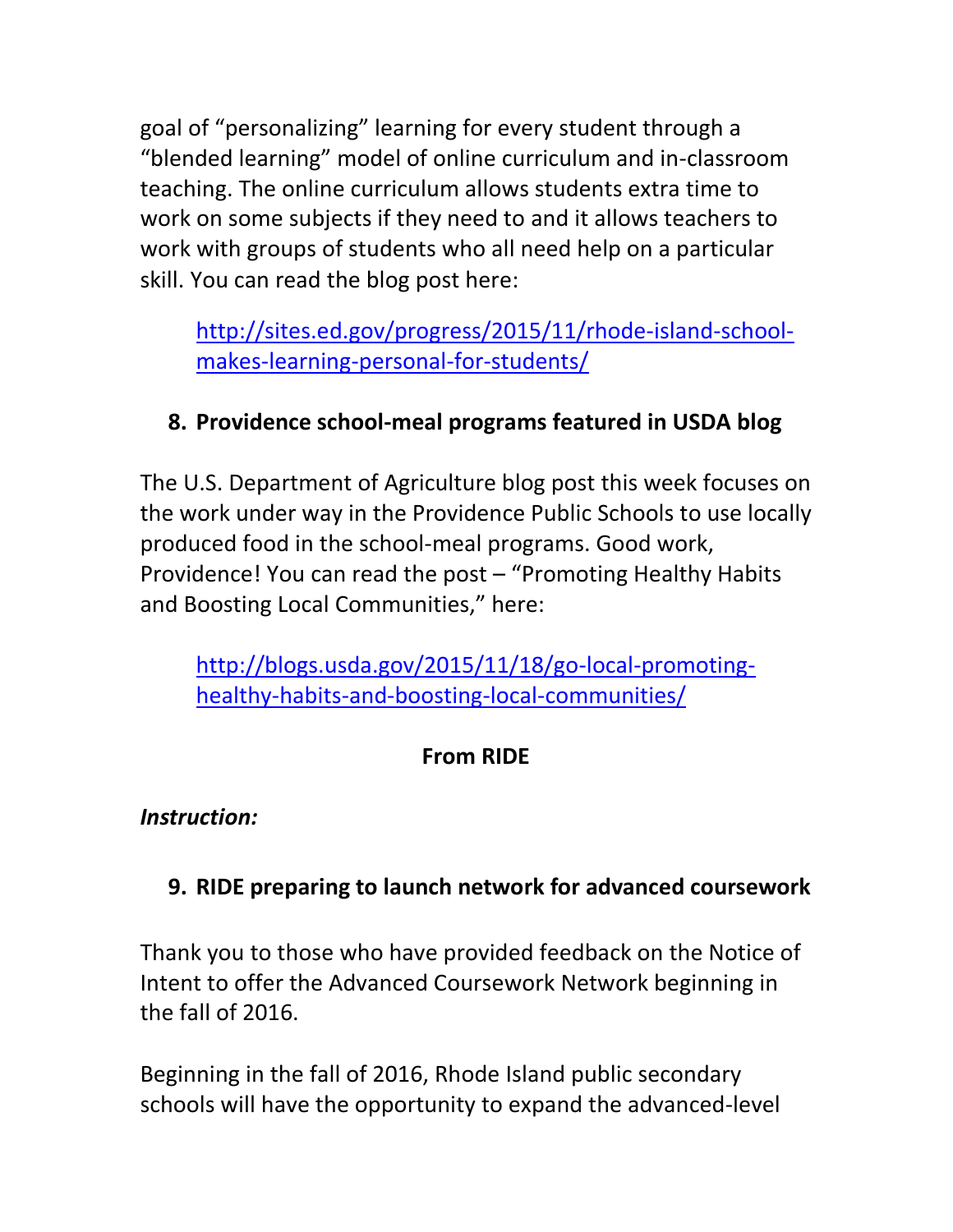coursework available to their high-school and middle-school students through a new initiative, the Advanced Coursework Network. This initiative is intended to build upon the work that many of you have already done in this area. Enriching experiences with advanced coursework helps students get a head start on postsecondary success, master the skills required of a lifelong learner, and be prepared for jobs in sectors critical to the future prosperity of Rhode Island; however, LEA and school ability to offer a wide variety of advanced coursework to meet the diversity of needs for all students is often limited by time and resources. The Advanced Coursework Network is designed to help districts and schools meet this need by creating opportunities for Rhode Island students to envision, pursue, and realize their individualized graduation pathway. As Network Members, schools and districts will enable students and their families to choose to enroll in formerly unavailable high-value academic- and careerfocused courses while they remain enrolled at their public school, at no cost to the school, district, or family.

Districts and schools will have the option of joining the Network as Network Providers, in which they extend existing or new courses to students from other LEAs and/or as Network Members, in which they allow their students to enroll in coursework offered by the Network.

High-school courses will be offered in various modalities and middle-school courses will be offered in virtual delivery methods to encourage the greatest participation from students in schools and districts that have chosen to participate in the initiative in its first year. We anticipate the course offerings will include advanced science and mathematics courses, as well as Advanced Placement (AP<sup>©</sup>), world languages, and career-focused and dual/concurrent-enrollment courses. Coursework will be offered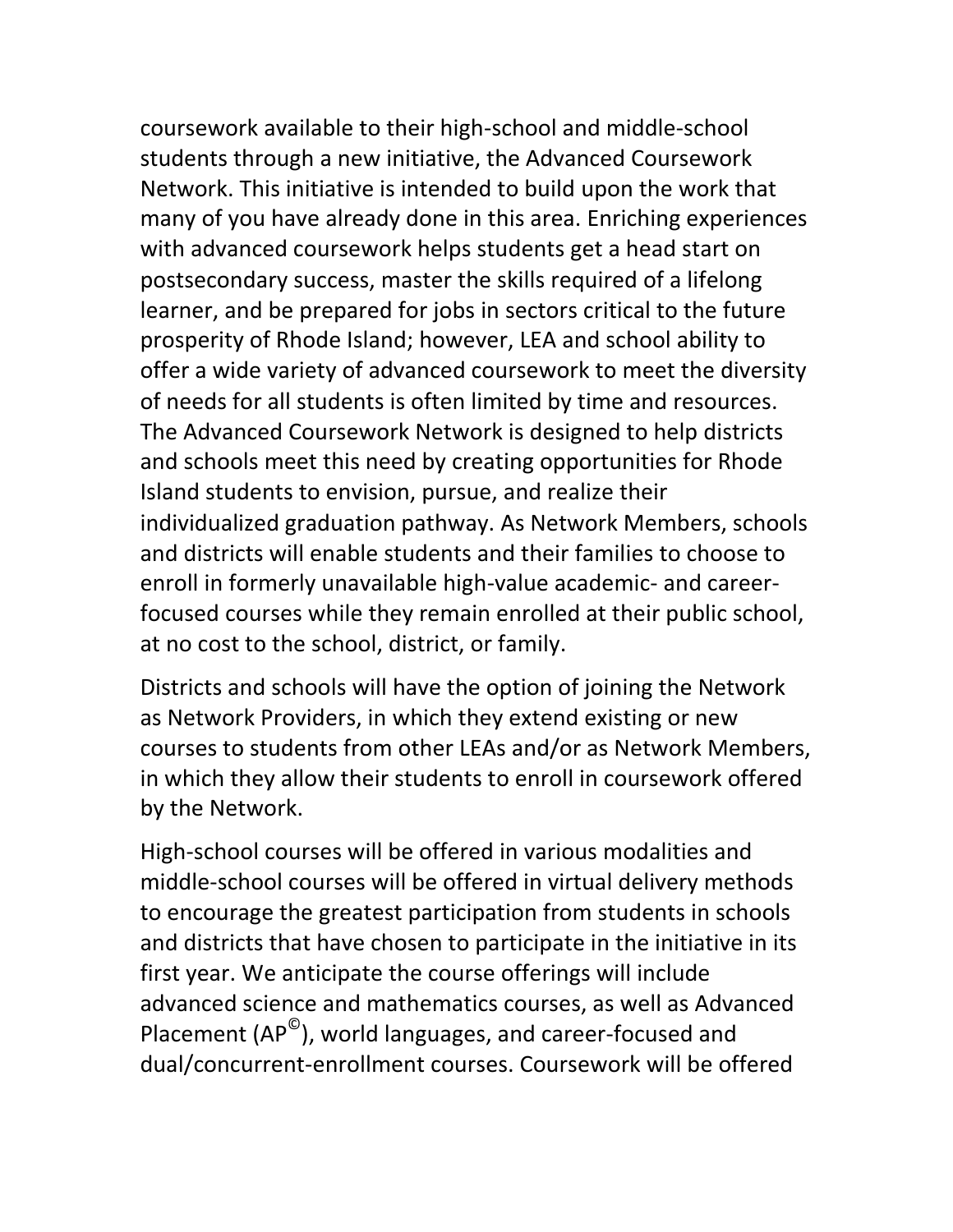by Rhode Island LEAs, community-based organizations, and institutions of postsecondary education.

Beginning as early as next month, you and your teams will be able to join as Network Members.

RIDE will host a series of informational webinar sessions to provide information about the Advanced Coursework Network and answer program questions. These webinars are intended for Superintendents, Assistant Superintendents, Curriculum Directors, Principals, and other district and school personnel. To register for a webinar, please use the following links:

December 1, 10 – 11 a.m.: Register [here.](https://attendee.gotowebinar.com/register/1095912197366782722)

December 11, 2 – 3 p.m.: Register [here.](https://attendee.gotowebinar.com/register/4127531836959287810)

December 14, 9 – 10 a.m.: Register [here.](https://attendee.gotowebinar.com/register/3422459010531683074)

We invite your comments on this new program to ensure that all considerations are made in the pilot year of implementation. Please submit all comments no later than **November 28**. The following are some questions intended to guide your comments:

The goal of the Network is to provide advanced opportunities for Rhode Island students in coordination with other initiatives already in place to support this work. Based on your existing coursework, student interest, or unmet needs, what type of coursework would you prefer to see offered in this Network?

Once the coursework is offered, would you prefer to select certain coursework and modalities from the Network to make available to your students or would you allow your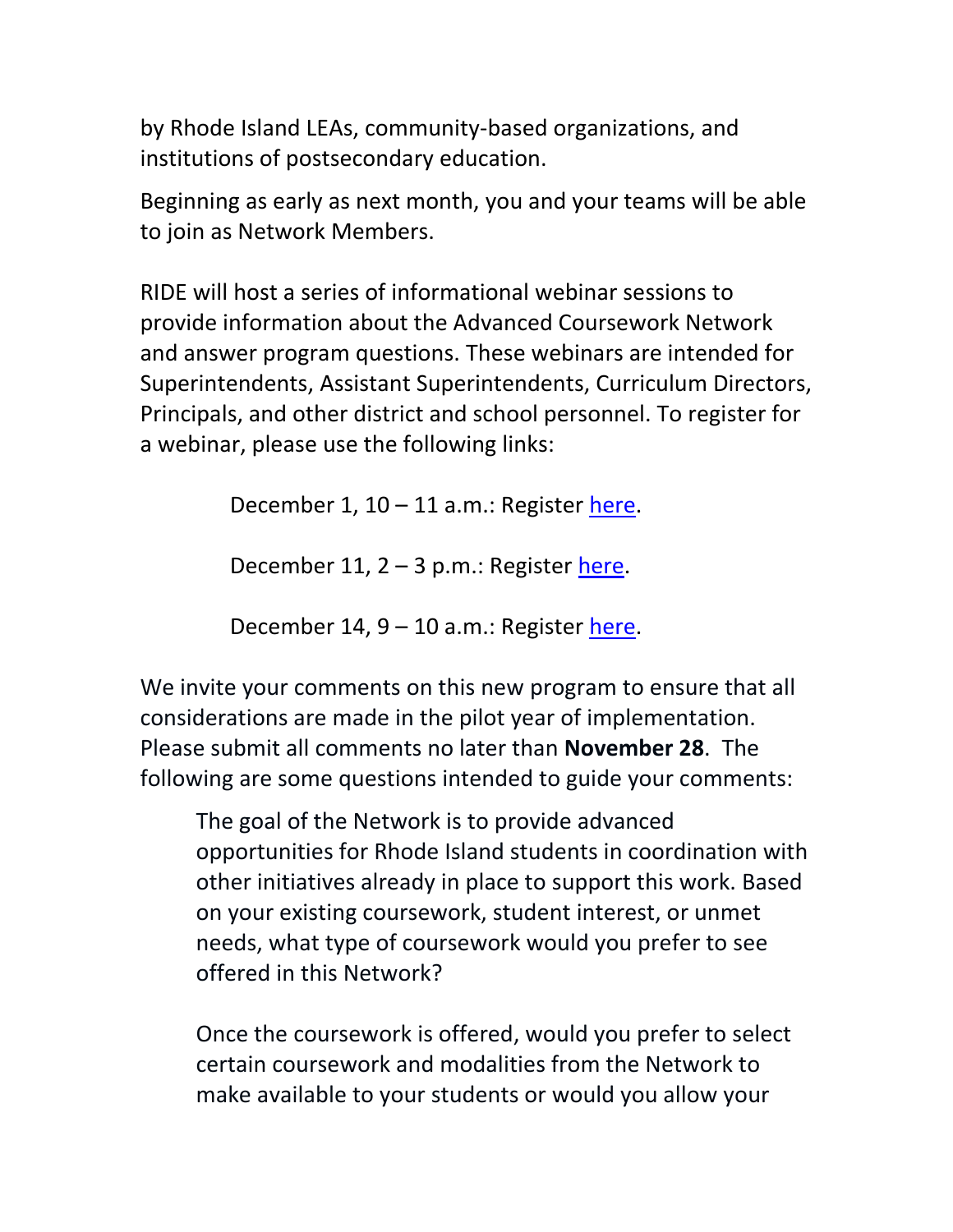students to choose from the entire Network of courses (which will have been vetted by RIDE and a Network Provider Review Team)?

If you are interested in providing your students with this opportunity, when is the latest that you would be willing and able to introduce this Network to your students for fall 2016 coursework? Please keep in mind this will be an optional program for LEAs and thus not mandatory to introduce at all.

We are aware that logistical and other elements of this program will require administration accommodation, and we are working to address any necessary policy or guidance for schools that choose to be Network Providers or Network Members. Though we have an extensive list of considerations, we hope to get your thoughts to avoid anything being overlooked. What scheduling and logistical considerations would you like incorporated into the launch of this Network?

Would you be interested in extending course offerings at your schools to other students across Rhode Island (i.e., becoming a Network Provider) in exchange for a student tuition-rate payment from the state?

Address all comments about the intent to offer this program to Steve Osborn, Chief, Division of Accelerating School Performance, Rhode Island Department of Education, by email, [stephen.osborn@ride.ri.gov,](mailto:stephen.osborn@ride.ri.gov) or by phone, 222-8485.

#### *Early Learning:*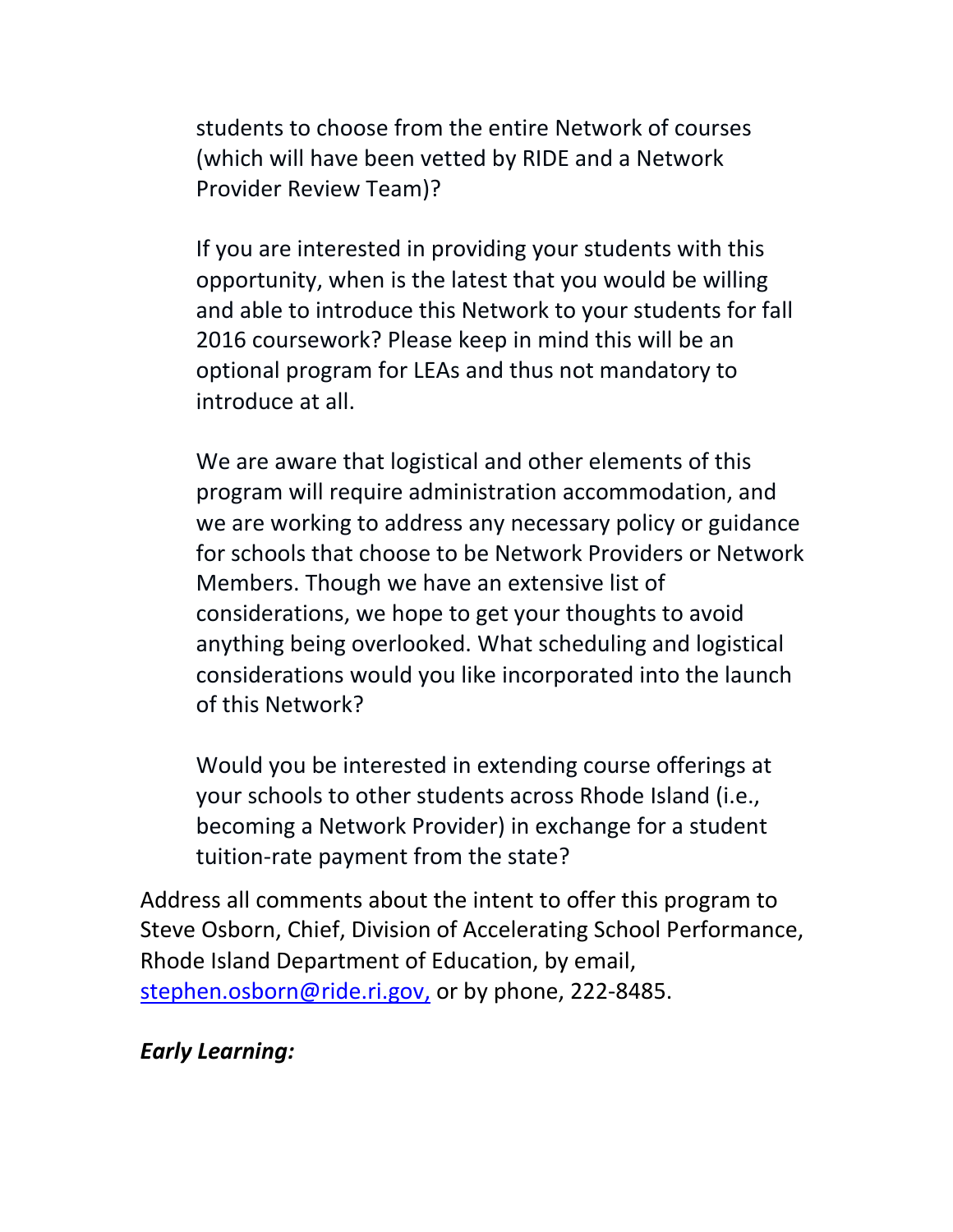# <span id="page-13-0"></span>**10. RIDE seeking input from teachers on Kindergarten Entry Profile**

As part of the Rhode Island Race to the Top – Early Learning Challenge grant, we are planning to implement several initiatives that will focus on supporting kindergarten instruction, assessment, and transition practices. We will gather a broad and representative sample of kindergarten-teacher perspectives to guide this work during meetings on December 2 and 3.

A major component of the work is the development and use of a comprehensive Kindergarten Entry Profile (KEP), intended to support teachers and LEAs in better understanding children's development and learning upon entering kindergarten. This profile is designed to provide information to help teachers understand the developmental needs of their children in order to tailor instruction, to provide information that can be shared with parents, and to give us an overall snapshot of how our children are doing at kindergarten entry.

As we develop the KEP, it is important to understand the context within which kindergarten teachers are working and to determine how the KEP might be most helpful to them. We are looking for teachers who would be willing to engage in an hour-long facilitated discussion on December 2 or 3 about the work that they do and how RIDE can better support this work.

Please ask the kindergarten teachers in your LEA to RSVP rearding one of four sessions:

 Wednesday, December 2, from 3:30 to 4:30 p.m., in Lincoln [\(Northern RI Collaborative\)](http://www.eventbrite.com/e/kindergarten-teacher-focus-group-1-tickets-19481712326?aff=utm_source%3Deb_email%26utm_medium%3Demail%26utm_campaign%3Dnew_event_email&utm_term=eventurl_text)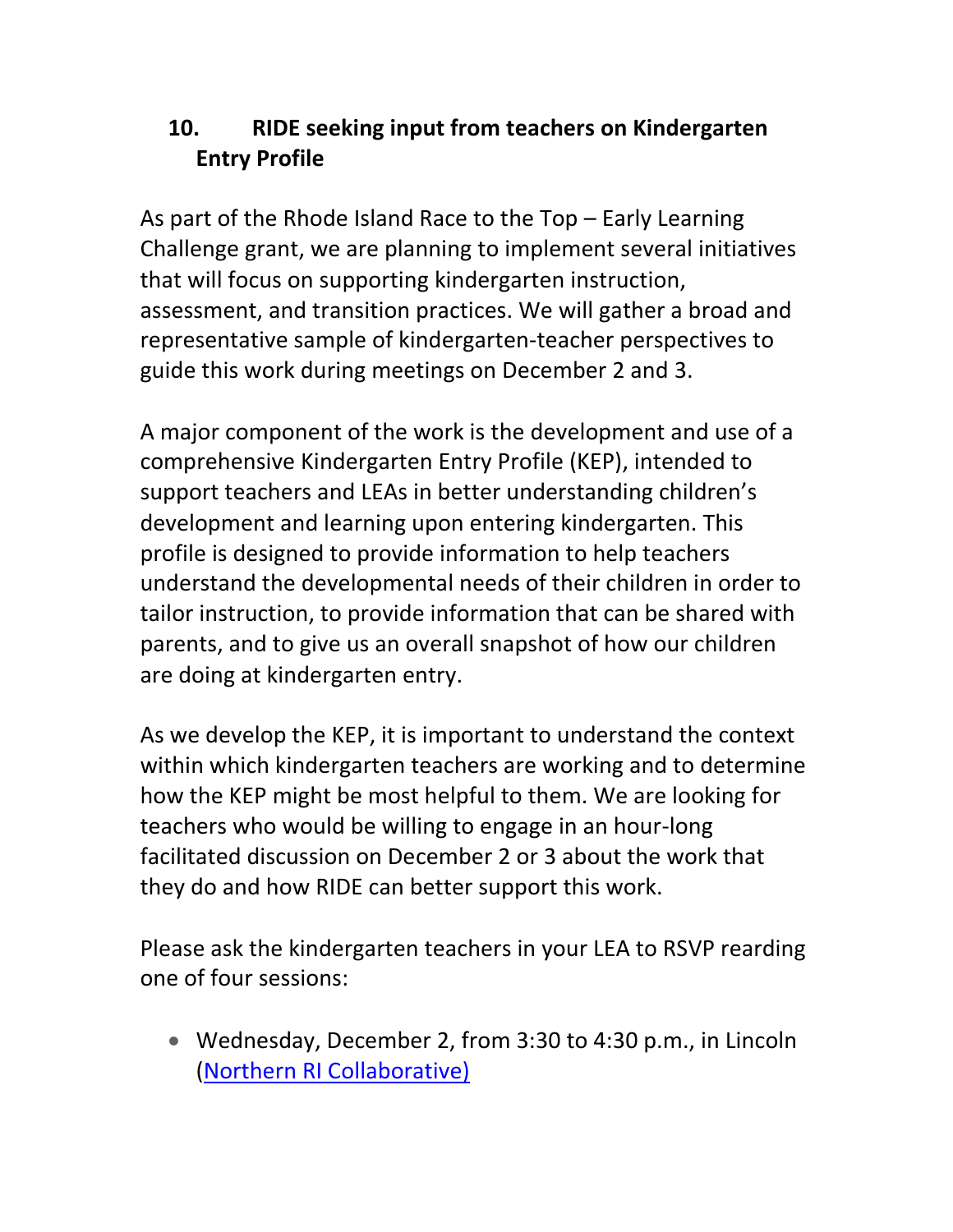- Wednesday, December 2, from 6 to 7:00 p.m., in Warwick [\(Greenwood Elementary School\)](https://www.eventbrite.com/e/kindergarten-teacher-focus-group-2-tickets-19482201790?utm_campaign=new_event_email&utm_medium=email&utm_source=eb_email&utm_term=viewmyevent_button)
- Thursday, December 3, from 3:30 to 4:30 p.m., in Exeter [\(Wawaloam Elementary School\)](http://www.eventbrite.com/e/kindergarten-teacher-focus-group-3-tickets-19481780530?aff=utm_source%3Deb_email%26utm_medium%3Demail%26utm_campaign%3Dnew_event_email&utm_term=eventurl_text)
- Thursday, December 3, from 6 to 7 p.m., in South Kingstown [\(Kingston Free Library\)](http://www.eventbrite.com/e/kindergarten-teacher-focus-group-4-tickets-19481835695?aff=utm_source%3Deb_email%26utm_medium%3Demail%26utm_campaign%3Dnew_event_email&utm_term=eventurl_text)

If your staff members are unable to attend one of these focus groups but would still like the opportunity to provide input, please have them send their name, district, school, and RIDEMAP account username to Judi Stevenson-Garcia (Judi.Stevenson-Garcia@ride.ri.gov) and they will be added to an online community in the coming weeks, which will be used to continue the discussion with kindergarten teachers from across the state.

# <span id="page-14-0"></span>**11. LEAs asked to add Educational Lead for preschool programs to school profiles**

To support the Early Learning Program Search on the Exceed website, we are asking you to report information about the Educational Leads for your preschool programs. An Educational Lead is the person responsible for the educational leadership for the preschool classrooms. This information will include name, email address, and telephone number. Please enter this information as part of your [school profile.](http://www2.ride.ri.gov/Applications/MasterDirectory/)

The Early Learning Program Search is a centralized location for families in Rhode Island to find information about early learning programs and their quality. You can search for your preschool by going to [http://exceed.ri.gov](http://exceed.ri.gov/) and clicking the button that says "Start Your Search Here."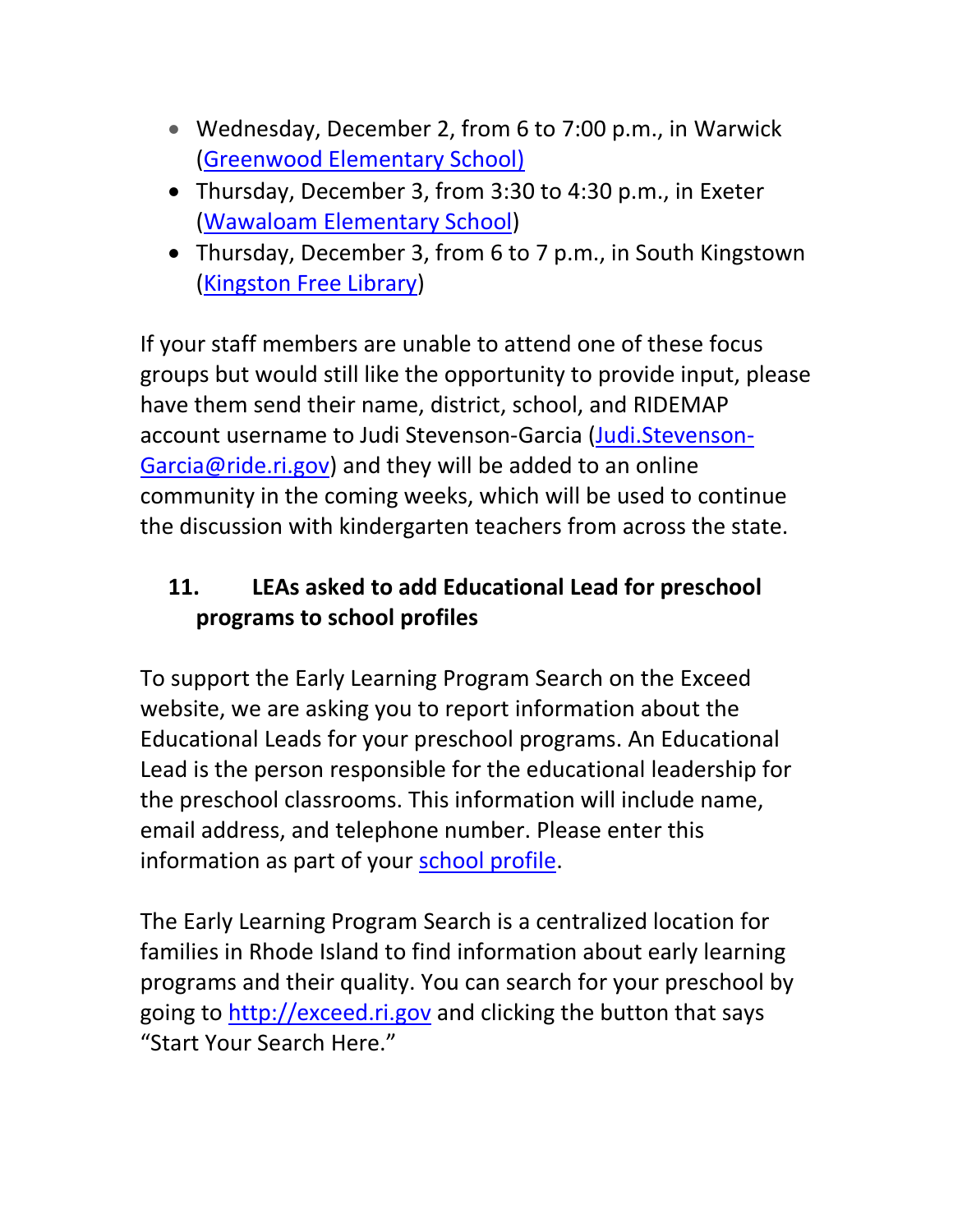If you have any questions about adding an Educational Lead to your school profile, please submit a help desk ticket, at:

[https://support.ride.ri.gov.](https://support.ride.ri.gov/)

## *Data Collection:*

# <span id="page-15-0"></span>**12.** *Reminder:* **Several data collections are open or due in the next month**

The following are the data-collection deadlines for December:

- December 1: [Reviewing Student Exit Data for Calculation of](https://www.eride.ri.gov/eRide40/DataDictionary/ViewDetails.aspx?ID=302)  [Cohort Graduation Rates](https://www.eride.ri.gov/eRide40/DataDictionary/ViewDetails.aspx?ID=302) – Opens
- December 3: [Special Ed Census Reporting -](https://www.eride.ri.gov/eRide40/DataDictionary/ViewDetails.aspx?ID=310) Opens
- December 8: [December Collection -](https://www.eride.ri.gov/eRide40/DataDictionary/ViewDetails.aspx?ID=311) Special Ed Census Due
- December 8: [December Reporting -](https://www.eride.ri.gov/eRide40/DataDictionary/ViewDetails.aspx?ID=310) Special Ed Census Due
- December 10: [Duplicates Resolution -](https://www.eride.ri.gov/eRide40/DataDictionary/ViewDetails.aspx?ID=311) Special Ed Census **[Closes](https://www.eride.ri.gov/eRide40/DataDictionary/ViewDetails.aspx?ID=311)**
- December 10: [Duplicates Resolution -](https://www.eride.ri.gov/eRide40/DataDictionary/ViewDetails.aspx?ID=310) Special Ed Census [Reporting -](https://www.eride.ri.gov/eRide40/DataDictionary/ViewDetails.aspx?ID=310) Closes
- December 18: [Review Student Exit Data for Calculation of](https://www.eride.ri.gov/eRide40/DataDictionary/ViewDetails.aspx?ID=302)  [Cohort Graduation Rates -](https://www.eride.ri.gov/eRide40/DataDictionary/ViewDetails.aspx?ID=302) Due

Information about upcoming data collections can be found on the [data collection calendar.](https://www.eride.ri.gov/eRide40/DataDictionary/Calendar.aspx) Weekly collection [webinars](https://attendee.gotowebinar.com/register/1244693710129866241) provide details regarding upcoming collections, along with a question-andanswer period.

# **From the U.S. Department of Education**

<span id="page-15-1"></span>**13. U.S. Department of Education issues guidance, shares resources on the education of students with disabilities**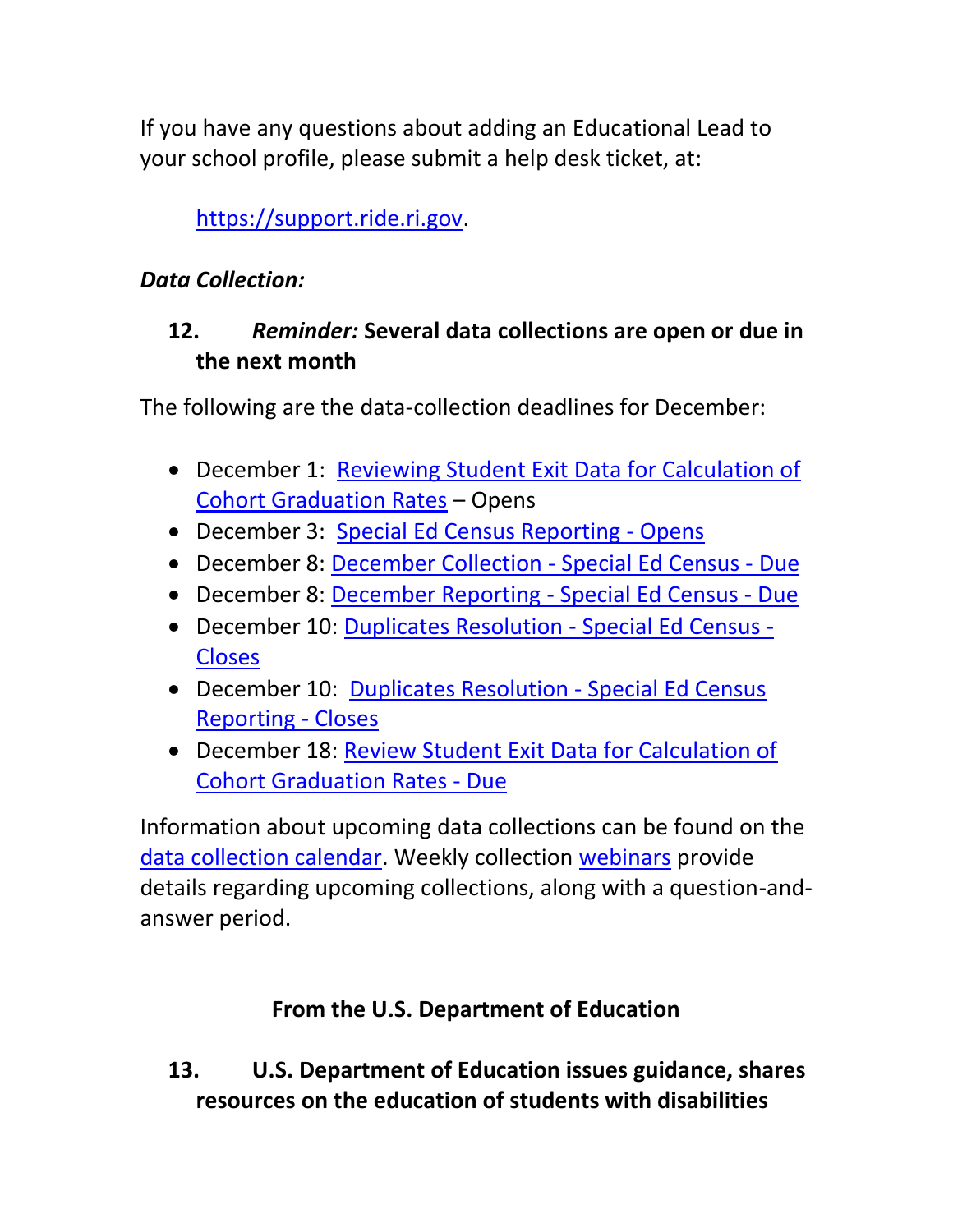To commemorate the  $40<sup>th</sup>$  anniversary of the Individuals with Disabilities Education Act (IDEA), the U.S. Education Department has released [guidance](http://www.ed.gov/policy/speced/guid/idea/memosdcltrs/guidance-on-fape-11-17-2015.pdf) aimed at ensuring that America's 6-million children and youth with disabilities have the same opportunity for a quality education as their nondisabled peers.

"In the 40 years since this law was enacted, we have moved beyond simply providing children and youth with disabilities access to the school house," said U.S. Secretary of Education Arne Duncan. "Today, we want to assure that these students have no less than the same equal shot at the American dream as their nondisabled peers."

The guidance clarifies that students with disabilities should not only have access to a free appropriate public education, but also they should have individualized education programs (IEPs) that are aligned with state academic content standards for the grade in which a child is enrolled. This will help to ensure that all students receive high-quality instruction that prepares them for success in college and careers.

In addition to the guidance, the U.S. Department of Education also has shared resources for parents and educators aimed at helping students with disabilities succeed in school careers and life:

- *Website Featuring Best Practices from the Field:* a [new](http://ccrs.osepideasthatwork.org/)  [website](http://ccrs.osepideasthatwork.org/) to house resources developed by its grantees on effective IEPs, instructional practices, assessments, student engagement, school climate, home and school partnerships, and post-school transition;
- *Classroom Strategies for Teachers:* [tips for teachers](https://www.osepideasthatwork.org/evidencebasedclassroomstrategies) with evidence-based, positive, proactive and responsive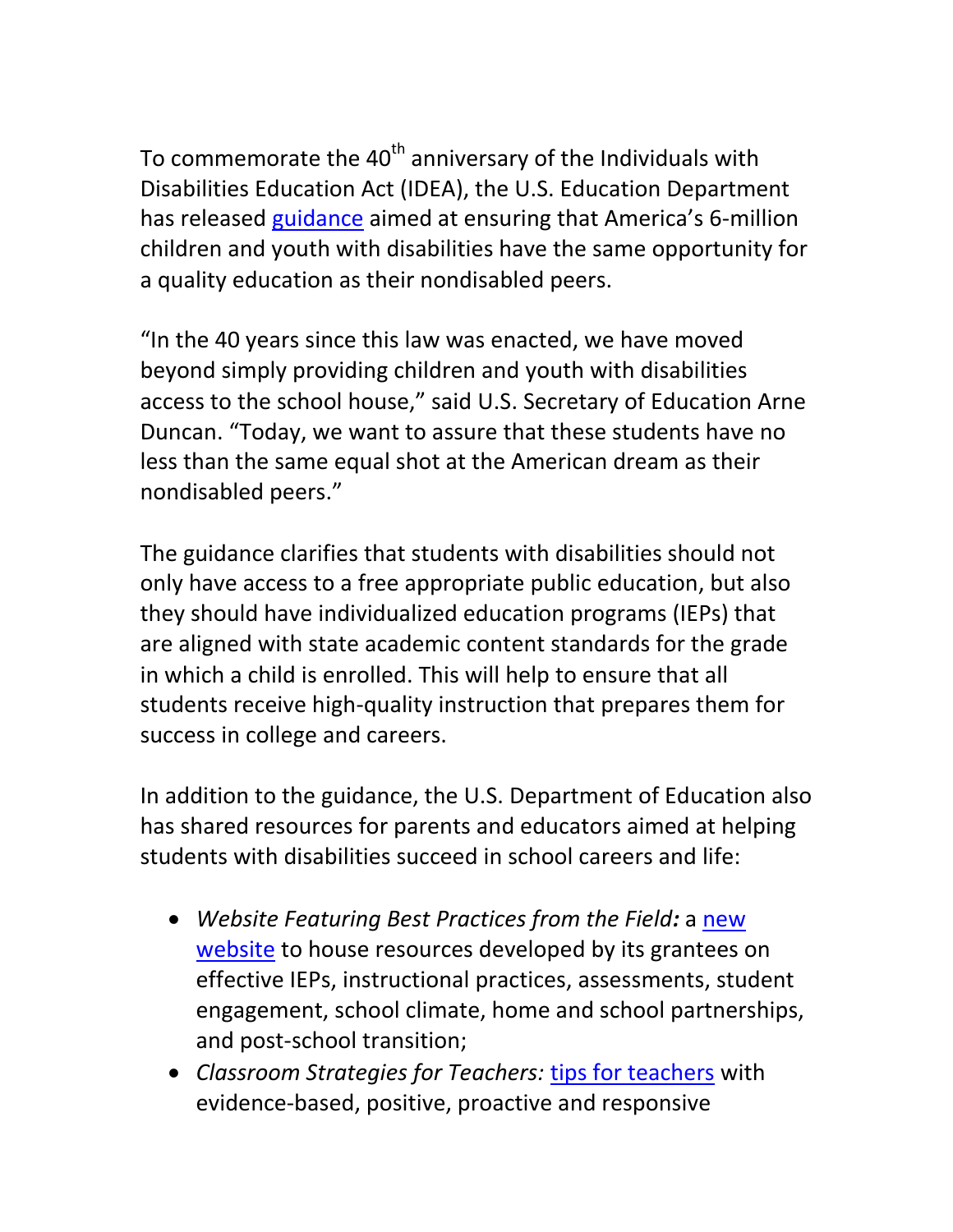classroom behavior intervention and support strategies; the techniques are aimed at helping capitalize on instructional time and decrease disruptions;

- *Positive Behavioral Interventions and Support (PBIS) Implementation Blueprint for Educators:* The National Technical Assistance Center on Positive Behavioral Interventions and Supports prepared a [new two-part](https://www.pbis.org/blueprint/implementation-blueprint)  [blueprint](https://www.pbis.org/blueprint/implementation-blueprint) on teaching behavioral expectations throughout schools; and
- *Tip Sheets for Parent:* [tip sheets](http://www.parentcenterhub.org/repository/age-of-majority-parentguide/) developed by the National Technical Assistance Center on Transition in collaboration with the Center for Parent Information and Resources that are meant to help children with disabilities successfully reach adulthood; the tip sheets include information on financial management, healthcare and independent living.

# **From other federal agencies**

# <span id="page-17-0"></span>**14. National Science Foundation seeks entries in nanotechnology challenge**

The National Science Foundation seeks entries from high-school students in the Generation Nano Challenge. Entries consist of a written explanation of a superhero and nanotechnology-driven gear , with a 90-second video, or a one-page comic introducing the superhero and the student's nanotechnology gear. Entries accepted through February 2. See:

[http://www.nsf.gov/news/special\\_reports/gennano/](http://www.nsf.gov/news/special_reports/gennano/)

#### **From other organizations**